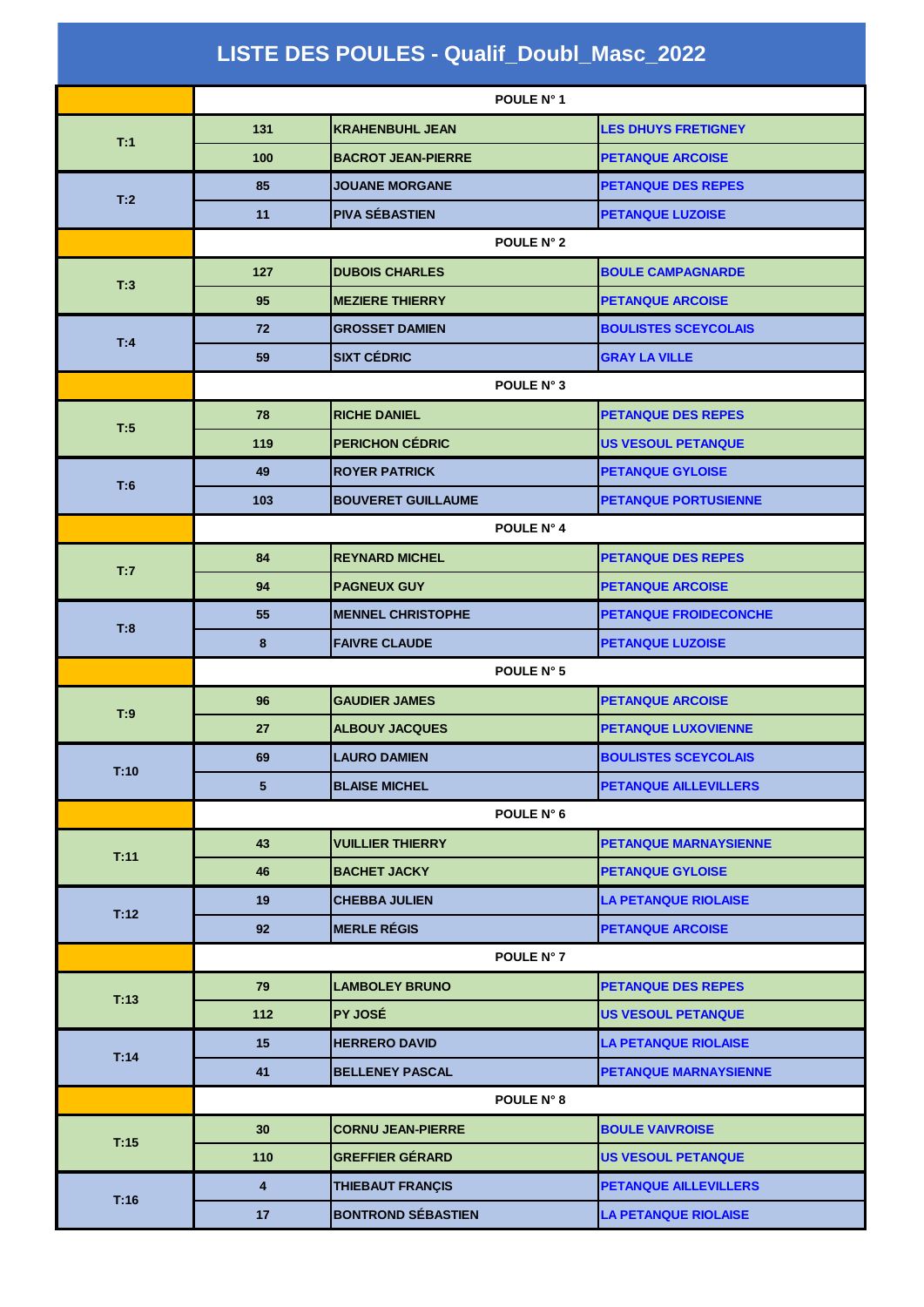|      | POULE N° 9         |                              |                             |
|------|--------------------|------------------------------|-----------------------------|
| T:17 | 13                 | <b>LORIENT JÉRÔME</b>        | <b>LA PETANQUE RIOLAISE</b> |
|      | 33                 | <b>BARD DENIS</b>            | <b>BOULE VAIVROISE</b>      |
| T:18 | 129                | <b>BRICE VINCENT</b>         | <b>PETANQUE DU BREUCHIN</b> |
|      | 114                | <b>SEBERT NICOLAS</b>        | <b>US VESOUL PETANQUE</b>   |
|      |                    | POULE N° 10                  |                             |
| T:19 | 22                 | <b>DEPLANTE GÉRARD</b>       | <b>PETANQUE LUXOVIENNE</b>  |
|      | 104                | <b>NOIROT FRANCK</b>         | <b>PETANQUE PORTUSIENNE</b> |
| T:20 | 88                 | <b>MAHMOUDI ABDELBRANI</b>   | <b>PETANQUE ARCOISE</b>     |
|      | 28                 | <b>CARBONE ALAIN</b>         | <b>BOULE VAIVROISE</b>      |
|      | POULE N° 11        |                              |                             |
| T:21 | 18                 | <b>DELAGRANGE FABRICE</b>    | <b>LA PETANQUE RIOLAISE</b> |
|      | 130                | <b>BOUCHARD MICKAEL</b>      | <b>PETANQUE DU BREUCHIN</b> |
| T:22 | 108                | <b>PRUD'HOMME KÉVIN</b>      | <b>US VESOUL PETANQUE</b>   |
|      | 80                 | <b>BIOT PATRICK</b>          | <b>PETANQUE DES REPES</b>   |
|      | POULE N° 12        |                              |                             |
| T:23 | 38                 | <b>LESCALIER YANN</b>        | <b>BOULE VAIVROISE</b>      |
|      | 12                 | <b>DELOY MAX EMILIEN</b>     | <b>PETANQUE LUZOISE</b>     |
| T:24 | 61                 | <b>BOUVET ANDRÉ</b>          | <b>LA BOULE NOIDANAISE</b>  |
|      | $111$              | <b>DECAILLOZ THIERRY</b>     | <b>US VESOUL PETANQUE</b>   |
|      | POULE N° 13        |                              |                             |
| T:25 | 105                | <b>TERRASSON LUDOVIC</b>     | <b>PETANQUE PORTUSIENNE</b> |
|      | 76                 | <b>GERARDO-SILVA FIRMINO</b> | <b>PETANQUE DES REPES</b>   |
| T:26 | 51                 | <b>MOLLER CHRISTOPHE</b>     | <b>PETANQUE GYLOISE</b>     |
|      | 67                 | <b>VIBERT RENÉ-MARC</b>      | <b>BOULISTES SCEYCOLAIS</b> |
|      | <b>POULE N° 14</b> |                              |                             |
| T:27 | 58                 | <b>PIQUET DANIEL</b>         | <b>GRAY LA VILLE</b>        |
|      | 118                | <b>BAU UGO</b>               | <b>US VESOUL PETANQUE</b>   |
| T:28 | 10                 | <b>MOURNICHAT FABIEN</b>     | <b>PETANQUE LUZOISE</b>     |
|      | 36                 | <b>BRUNEL NOËL</b>           | <b>BOULE VAIVROISE</b>      |
|      |                    | POULE N° 15                  |                             |
| T:29 | 45                 | <b>ALLEMAND BENJAMIN</b>     | <b>PETANQUE GYLOISE</b>     |
|      | 44                 | <b>CHEVENEMENT FRÉDÉRIC</b>  | PETANQUE MARNAYSIENNE       |
| T:30 | 122                | <b>CUNAT ALAIN</b>           | <b>BOULE CAMPAGNARDE</b>    |
|      | 93                 | <b>MALLET DIDIER</b>         | <b>PETANQUE ARCOISE</b>     |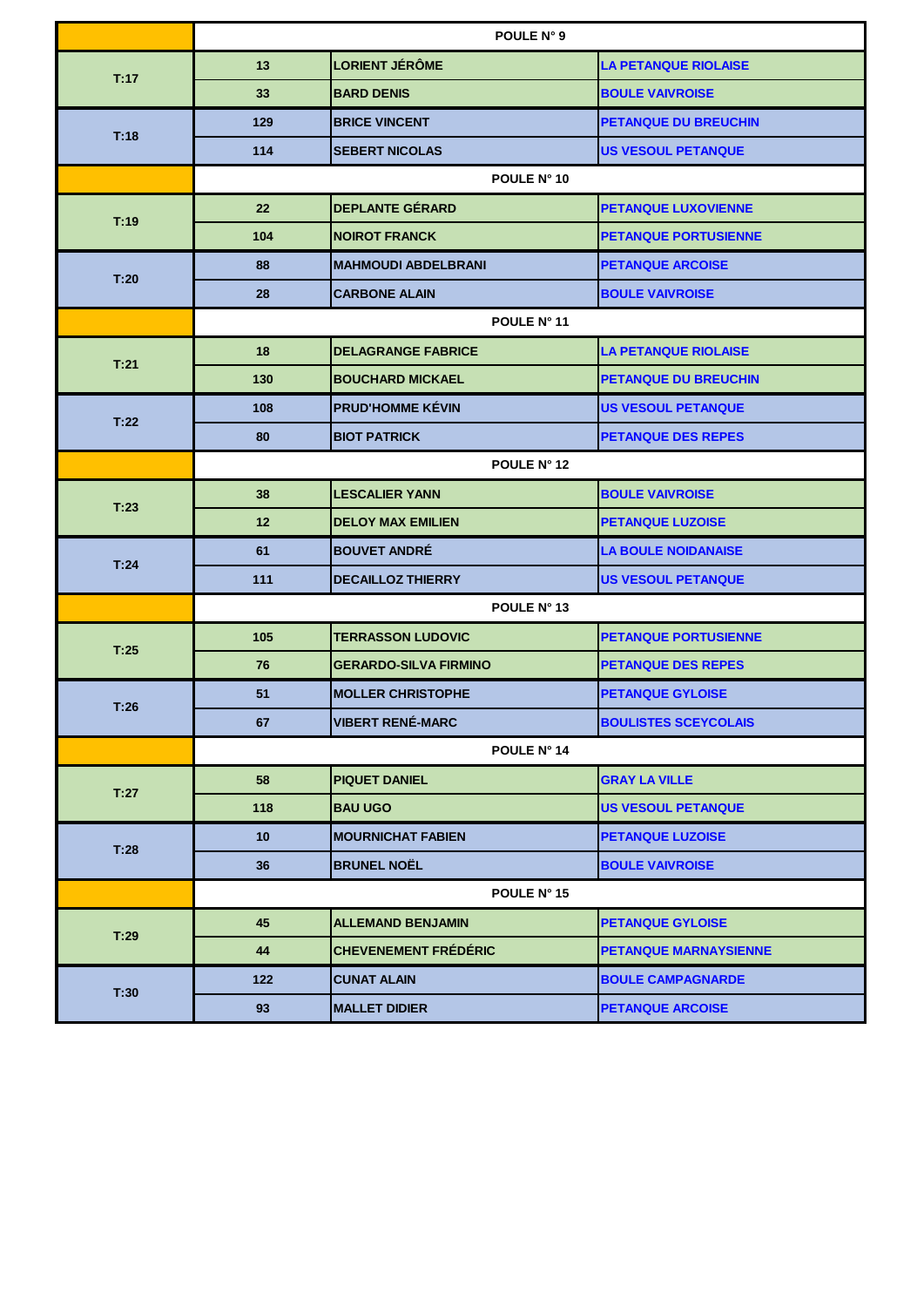|      | POULE N° 16        |                              |                              |  |
|------|--------------------|------------------------------|------------------------------|--|
| T:31 | 35                 | <b>KURTI JÉROME</b>          | <b>BOULE VAIVROISE</b>       |  |
|      | 98                 | <b>MALBRUN CHARLY</b>        | <b>PETANQUE ARCOISE</b>      |  |
| T:32 | 23                 | <b>TERREAUX FABIEN</b>       | <b>PETANQUE LUXOVIENNE</b>   |  |
|      | 57                 | <b>BUISSON DOMINIQUE</b>     | <b>GRAY LA VILLE</b>         |  |
|      |                    | POULE N° 17                  |                              |  |
| T:33 | 47                 | <b>FAIVRE ALEXIS</b>         | <b>PETANQUE GYLOISE</b>      |  |
|      | 21                 | <b>SOULIE JEAN-PAUL</b>      | <b>PETANQUE LUXOVIENNE</b>   |  |
|      | 120                | <b>COSTES CLAUDE</b>         | <b>US VESOUL PETANQUE</b>    |  |
| T:34 | 54                 | <b>CHAISE DIMITRI</b>        | <b>PETANQUE FOUGEROLLES</b>  |  |
|      | POULE N° 18        |                              |                              |  |
| T:35 | 65                 | <b>MEUZIAU PASCAL</b>        | <b>BOULISTES SCEYCOLAIS</b>  |  |
|      | 31                 | <b>ROMAC EMMANUEL</b>        | <b>BOULE VAIVROISE</b>       |  |
| T:36 | 134                | <b>CONSCIENCE ALAIN</b>      | <b>LES DHUYS FRETIGNEY</b>   |  |
|      | 26                 | <b>COUNOT JEAN- PIERRE</b>   | <b>PETANQUE LUXOVIENNE</b>   |  |
|      | POULE N° 19        |                              |                              |  |
| T:37 | 62                 | <b>CARLE FABRICE</b>         | <b>LA BOULE NOIDANAISE</b>   |  |
|      | $6\phantom{1}$     | <b>BRIQUEZ MICHEL</b>        | <b>PETANQUE LUZOISE</b>      |  |
| T:38 | 87                 | <b>FORTE FANCK-FRÉDÉRIC</b>  | <b>PETANQUE ARCOISE</b>      |  |
|      | 74                 | <b>ANTAO AURÉLIEN</b>        | <b>BOULISTES SCEYCOLAIS</b>  |  |
|      | <b>POULE N° 20</b> |                              |                              |  |
| T:39 | 24                 | <b>PERNOT FABIEN</b>         | <b>PETANQUE LUXOVIENNE</b>   |  |
|      | $\overline{2}$     | PHEULPIN SÉBASTIEN           | <b>PETANQUE AILLEVILLERS</b> |  |
| T:40 | 82                 | <b>ZOUAOUI ZITOUNI</b>       | <b>PETANQUE DES REPES</b>    |  |
|      | 90                 | <b>BELORGEY CÉDRIC</b>       | <b>PETANQUE ARCOISE</b>      |  |
|      |                    | <b>POULE N° 21</b>           |                              |  |
| T:41 | 53                 | <b>SURUGUE CHRISTIAN</b>     | <b>PETANQUE GYLOISE</b>      |  |
|      | 60                 | <b>DE PIANTE VINCI MARIO</b> | <b>GRAY LA VILLE</b>         |  |
| T:42 | 115                | <b>SAUGET PASCAL</b>         | <b>US VESOUL PETANQUE</b>    |  |
|      | 75                 | <b>GAGNOR FRANCK</b>         | <b>BOULISTES SCEYCOLAIS</b>  |  |
|      |                    | POULE N° 22                  |                              |  |
| T:43 | 64                 | <b>DIAZ EMMANUEL</b>         | <b>BOULISTES SCEYCOLAIS</b>  |  |
|      | 102                | <b>GRAFF LUDOVIC</b>         | <b>PETANQUE PORTUSIENNE</b>  |  |
| T:44 | 77                 | <b>BOYER XAVIER</b>          | <b>PETANQUE DES REPES</b>    |  |
|      | 124                | <b>DEREPAS GUILLAUME</b>     | <b>BOULE CAMPAGNARDE</b>     |  |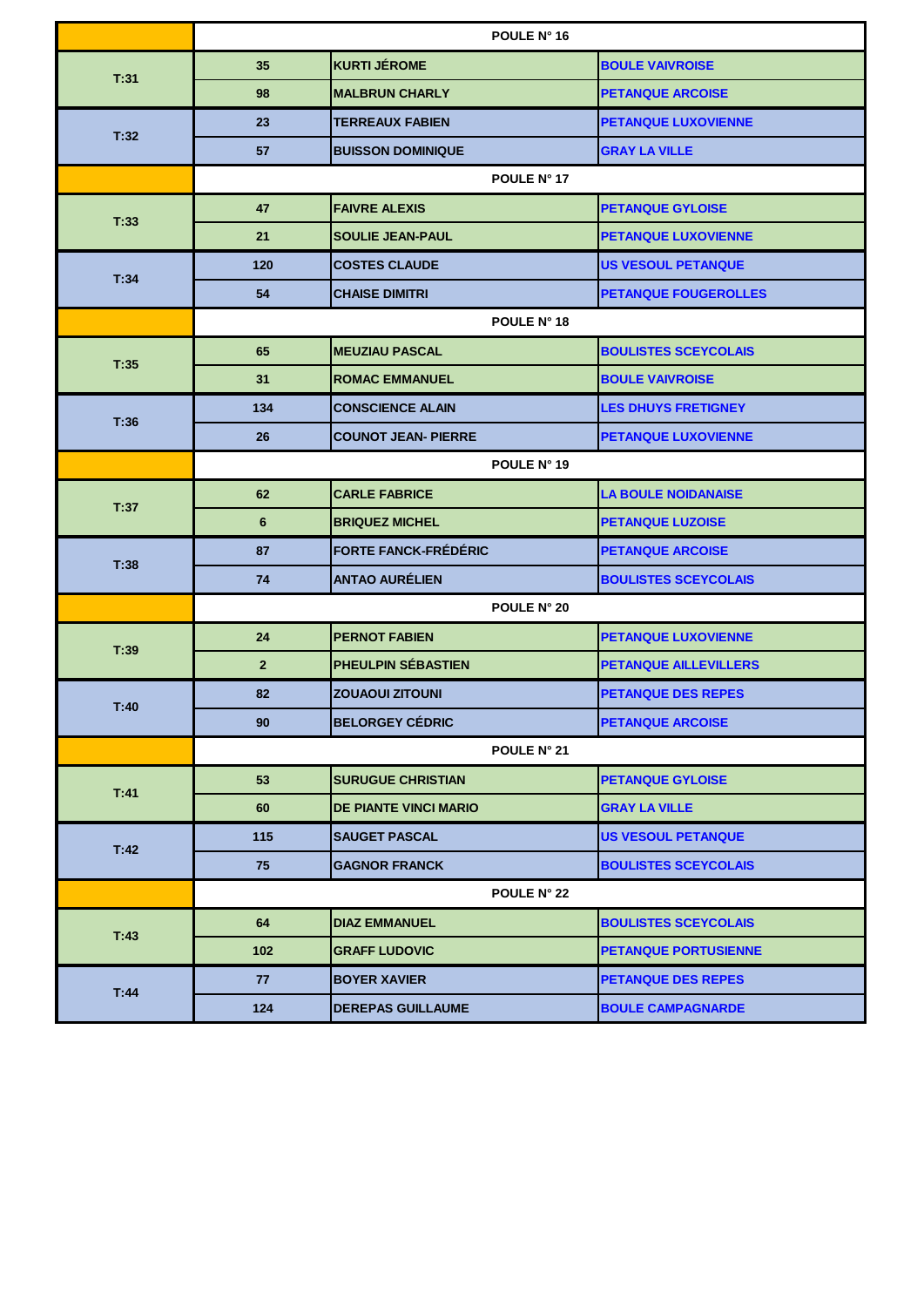|      | <b>POULE N° 23</b> |                             |                              |
|------|--------------------|-----------------------------|------------------------------|
| T:45 | 20                 | <b>PARIS LOUIS</b>          | <b>PETANQUE LUXOVIENNE</b>   |
|      | 117                | <b>PERARDOT CHRISTOPHER</b> | <b>US VESOUL PETANQUE</b>    |
| T:46 | 48                 | <b>BERGER FRÉDÉRIC</b>      | <b>PETANQUE GYLOISE</b>      |
|      | 56                 | <b>JEANNIN HERVÉ</b>        | <b>PETANQUE FROIDECONCHE</b> |
|      |                    | POULE N° 24                 |                              |
| T:47 | 70                 | <b>DEXET QUENTIN</b>        | <b>BOULISTES SCEYCOLAIS</b>  |
|      | 125                | <b>GOUSSARD CHRISTIAN</b>   | <b>BOULE CAMPAGNARDE</b>     |
| T:48 | 99                 | <b>MAHMOUDI BRAHIM</b>      | <b>PETANQUE ARCOISE</b>      |
|      | 42                 | <b>BLANCHOT DIDIER</b>      | <b>PETANQUE MARNAYSIENNE</b> |
|      | POULE N° 25        |                             |                              |
| T:49 | 52                 | <b>SAVET MARICK</b>         | <b>PETANQUE GYLOISE</b>      |
|      | 97                 | <b>NARDELLA PATRICK</b>     | <b>PETANQUE ARCOISE</b>      |
| T:50 | 71                 | <b>DAVAL ALEXANDRE</b>      | <b>BOULISTES SCEYCOLAIS</b>  |
|      | 39                 | <b>PERNETTE ANDRÉ</b>       | <b>PETANQUE LURONNE</b>      |
|      | POULE N° 26        |                             |                              |
| T:51 | 9                  | <b>MERLIN THIERRY</b>       | <b>PETANQUE LUZOISE</b>      |
|      | 40                 | <b>LAGIRARDE MICHEL</b>     | <b>PETANQUE LURONNE</b>      |
| T:52 | 116                | <b>ESPINOSA FRANCK</b>      | <b>US VESOUL PETANQUE</b>    |
|      | 68                 | <b>ORRIOLS YOHANN</b>       | <b>BOULISTES SCEYCOLAIS</b>  |
|      | POULE N° 27        |                             |                              |
| T:53 | $\overline{7}$     | <b>MERLIN MICKAËL</b>       | <b>PETANQUE LUZOISE</b>      |
|      | 63                 | <b>POIVEY FRÉDÉRIC</b>      | <b>LA BOULE NOIDANAISE</b>   |
| T:54 | 121                | <b>DECARD CLAUDE</b>        | <b>US VESOUL PETANQUE</b>    |
|      | 86                 | <b>BADET GEORGES</b>        | <b>PETANQUE DES REPES</b>    |
|      | <b>POULE N° 28</b> |                             |                              |
| T:55 | 113                | <b>JUPILLE ALEXIS</b>       | <b>US VESOUL PETANQUE</b>    |
|      | 34                 | <b>BEDIN PASCAL</b>         | <b>BOULE VAIVROISE</b>       |
| T:56 | $3\phantom{a}$     | <b>LECLUZE DOMINIQUE</b>    | <b>PETANQUE AILLEVILLERS</b> |
|      | 50                 | <b>ZIEGLER JORDAN</b>       | <b>PETANQUE GYLOISE</b>      |
|      |                    | <b>POULE N° 29</b>          |                              |
| T:57 | 16                 | <b>PERNIN CHRISTIAN</b>     | <b>LA PETANQUE RIOLAISE</b>  |
|      | 37                 | <b>PEROZ SAMUEL</b>         | <b>BOULE VAIVROISE</b>       |
| T:58 | 66                 | <b>PIMPAUD KEVIN</b>        | <b>BOULISTES SCEYCOLAIS</b>  |
|      | 1                  | <b>BELLIARD DOMINIQUE</b>   | <b>BOULE JUSSEENNE</b>       |